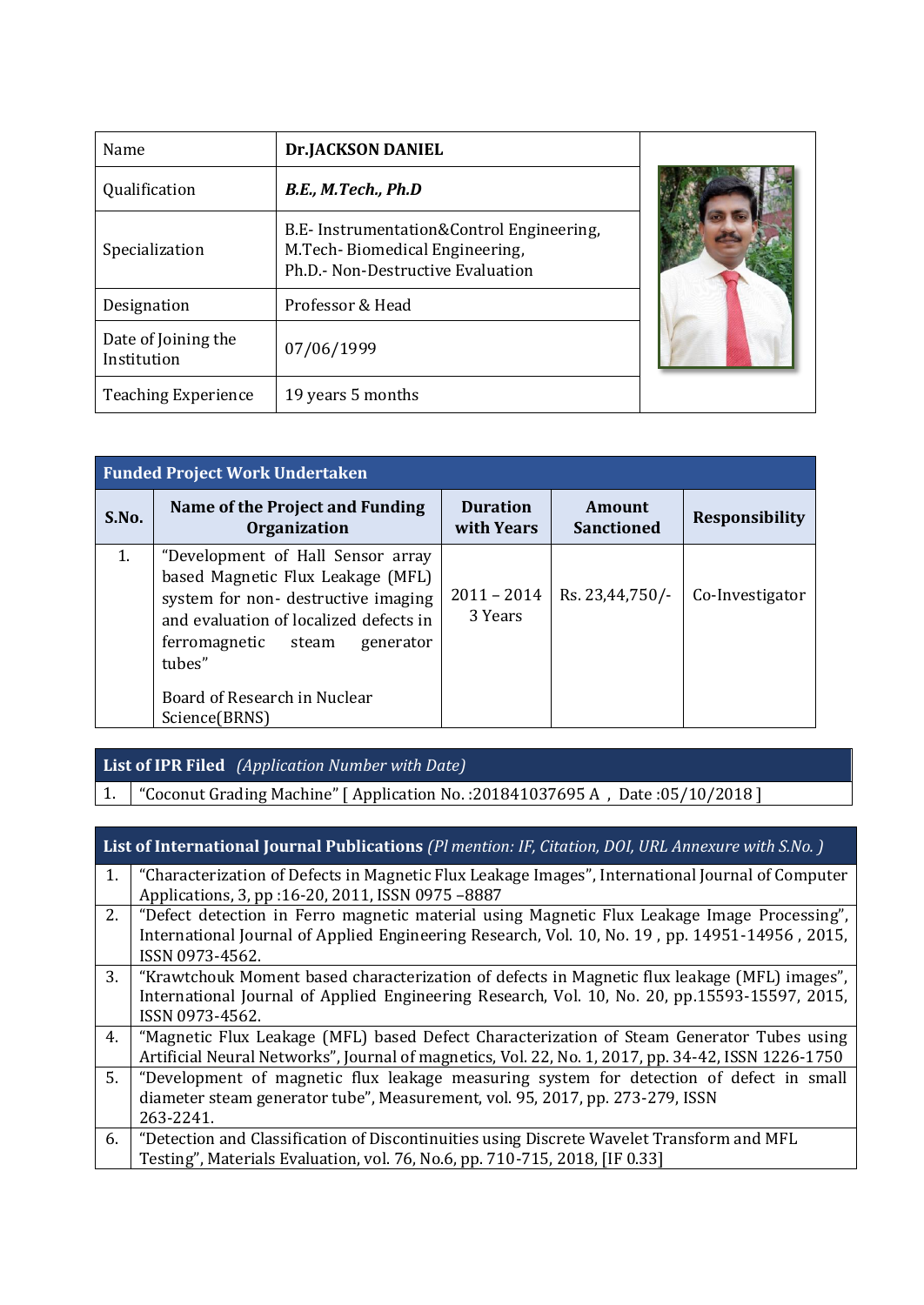|                | List of National/International Conference Publications (Conference Name, Place, Year With Date &<br>Month, Publication Detail, Doi) |                                                                                                                                   |                                                                    |                                     |                                   |
|----------------|-------------------------------------------------------------------------------------------------------------------------------------|-----------------------------------------------------------------------------------------------------------------------------------|--------------------------------------------------------------------|-------------------------------------|-----------------------------------|
| S.No.          | <b>Title of the Paper</b>                                                                                                           | <b>Title of the</b><br><b>Conference</b>                                                                                          | <b>Organizer</b>                                                   | Date/<br>Month &<br>Year            | National/<br><b>International</b> |
| $\mathbf{1}$   | "Hand Written<br>Tamil Character<br><b>Recognition Using</b><br>Zernike Moments"                                                    | <b>UGC Sponsored</b><br>National<br>Conference-<br><b>NCCIT 2001</b>                                                              | The ThassimBeevi<br>Abdul kader<br>College for<br>women, Kilakarai | Sep.<br>2001                        | National                          |
| $\overline{2}$ | An unconstrained<br><b>Hand Tremor</b><br>Measurement - A<br>Novel Approach"                                                        | NESS-02                                                                                                                           | PSG College of<br>Technology,<br>Coimbatore                        | March<br>2002                       | National                          |
| 3              | Analysis<br>GSR<br>of<br>Hypnotic Analgesia                                                                                         | ICIS'07                                                                                                                           | DMI College of<br>Engineering,<br>Chennai.                         | 19th Jan<br>2007                    |                                   |
| $\overline{4}$ | "An Empirical<br>mean approach for<br>objective pain<br>measurement<br>using dermal and<br>cardiac<br>parameters"                   | 13 <sup>th</sup> International<br>Conference on "<br>Biomedical<br>Engineering"                                                   | Nanyang<br>University of<br>Singapore                              | 3-6, Dec.<br>2008                   | International                     |
| 5              | Certain Studies on<br>Thresholding<br>based Defect<br>Detection<br>Algorithms for<br><b>Magnetic Flux</b><br>Leakage Images         | <b>IEEE</b> International<br>Conference on<br><b>Emerging Trends</b><br>in Computing,<br>Communication<br>and<br>Nanotechnology   | Infant Jesus<br>College of<br>Engineering                          | Jan<br>2013                         | International                     |
| 6              | Characterization of<br>Defects In Magnetic<br><b>Flux Leakage</b><br>Images                                                         | International<br>Conference on<br>Innovations in<br>Intelligent<br>Instrumentation,<br>Optimization &<br><b>Signal Processing</b> | Karunya<br>University                                              | $1$ st $\&$ $2$ nd<br>March<br>2013 | International                     |
| $\overline{7}$ | Characterization of<br>defects in Magnetic<br>Flux Leakage<br>(MFL) images<br>using wavelet<br>transform and<br>neural network      | International<br>Conference on<br><b>Electronics and</b><br>Communication<br>Systems (ICECS)                                      | Karpagam<br>University,<br>Coimbatore                              | 13th&14th<br>Feb<br>2014            | International                     |
| 8              | Comparison of<br>segmentation<br>techniques for<br>detection of defects<br>in non-destructive<br>testing images                     | International<br>Conference on<br>Electronics and<br>Communication<br>Systems (ICECS)                                             | Karpagam<br>University,<br>Coimbatore                              | 13th&14th<br>Feb<br>2014            | International                     |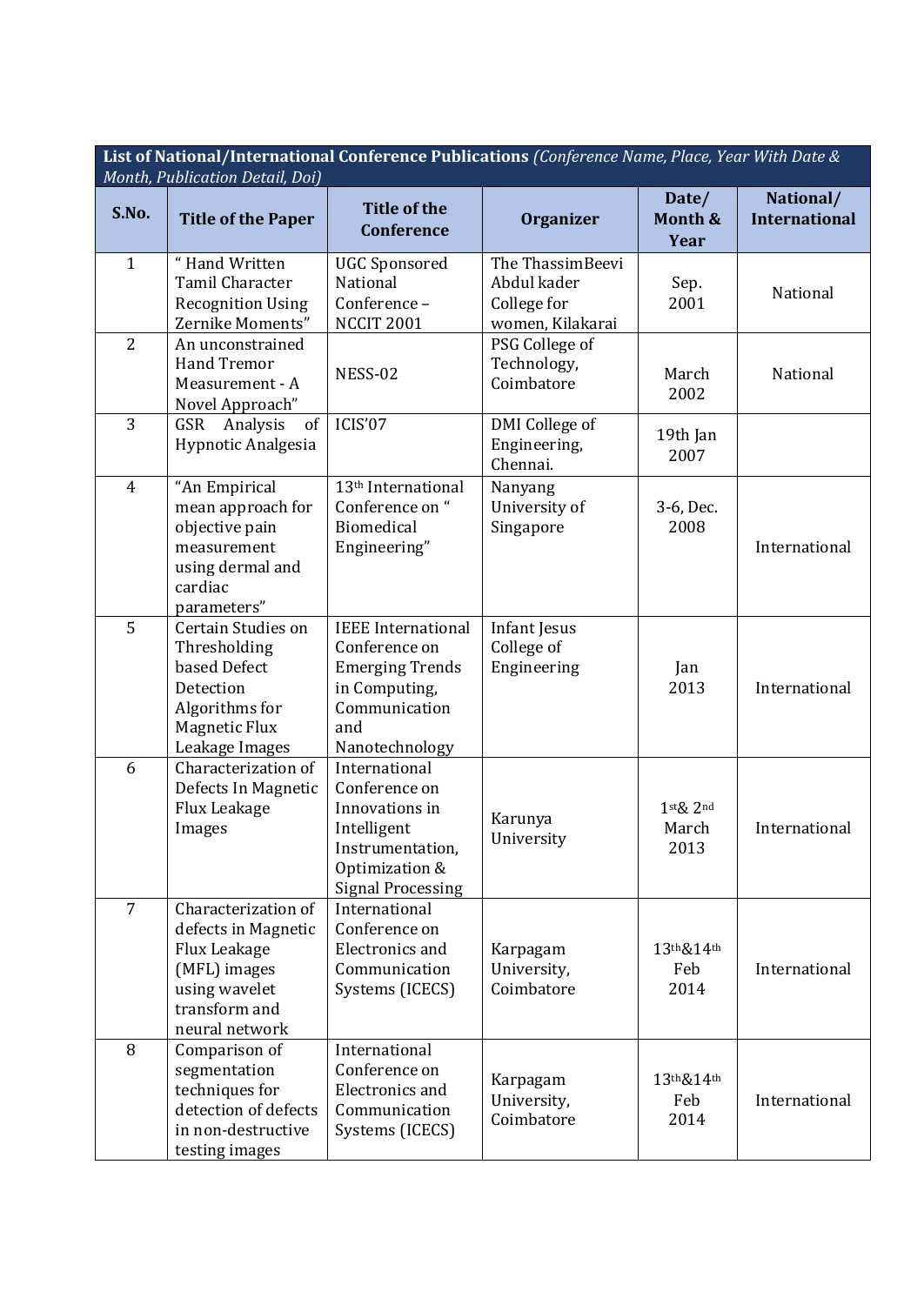**List of National/International Conference Publications** *(Conference Name, Place, Year With Date & Month, Publication Detail, Doi)*

| S.No. | <b>Title of the Paper</b>                                                                                                         | <b>Title of the</b><br><b>Conference</b>                                                                                                              | <b>Organizer</b>                                                       | Date/<br>Month &<br>Year         | National/<br><b>International</b> |
|-------|-----------------------------------------------------------------------------------------------------------------------------------|-------------------------------------------------------------------------------------------------------------------------------------------------------|------------------------------------------------------------------------|----------------------------------|-----------------------------------|
| 9     | Defect Detection in<br>Ferromagnetic<br><b>Material Using</b><br><b>Magnetic Flux</b><br>Leakage (MFL)<br><b>Image Processing</b> | <b>IEEE</b> sponsored<br>2 <sup>nd</sup> International<br>Conference on<br>Innovations in<br>Information,<br>Embedded and<br>Communication<br>systems | Karpagam<br>University,<br>Coimbatore                                  | 19th & 20th<br>March<br>2015     | International                     |
| 10    | Krawtchouk<br>Moment-Based<br>Characterization of<br>Defects in Magnetic<br>Flux Leakage(MFL)<br>Images                           | <b>IEEE</b> sponsored<br>2 <sup>nd</sup> International<br>Conference on<br>Innovations in<br>Information,<br>Embedded and<br>Communication<br>systems | Karpagam<br>University,<br>Coimbatore                                  | 19th & 20th<br>March<br>2015     | International                     |
| 11    | Detection and<br>classification of<br>defects in steam<br>generator tube<br>using magnetic flux<br>leakage Imaging                | International<br>Conference on<br><b>Emerging Trends</b><br>in Engineering and<br>Technology                                                          | Arunachala<br>College of<br>Engineering and<br>Technology for<br>women | $9th\& 10th$<br>December<br>2016 | International                     |

**Workshops/Seminars/Conferences/Training Programmes Organized** *(Mention Sponsored Detail With Amount)*

| $S_{-}$<br>No. | Name of the Programme &<br><b>Venue</b>                                                | <b>Dates with</b><br><b>Duration</b> | No. of<br><b>Participants</b> | <b>Responsibility</b> |
|----------------|----------------------------------------------------------------------------------------|--------------------------------------|-------------------------------|-----------------------|
| $\mathbf{1}$   | A One-day workshop on<br>'Virtual Instrumentation'                                     | May 2004                             | 50                            | Coordinator           |
| 2              | National Seminar on<br>"Biomedical Engineering"<br>(AMER'08)                           | $28th$ and $29th$<br>March 2008      | 35                            | Coordinator           |
| 3.             | National Conference "REcent"<br>Trends in Instrumentation<br>Application"<br>RETINA'09 | 19th& 20th March<br>2009             | 40                            | Co-coordinator        |
| 4.             | National Seminar on<br>"Biomedical Engineering"<br>(AMER'11)                           | 17th to 19th March<br>2011           | 40                            | Coordinator           |
| 5.             | Research Issues on Non<br><b>Destructive Evaluation</b><br>RINDE'13                    | 19.09.2013 to<br>21.09.2013          | 50                            | Coordinator           |
| 6.             | <b>REcent Trends in</b><br><b>Instrumentation Application</b><br>RETINA'15             | 19th to 21st Sep<br>2013             | 30                            | Coordinator           |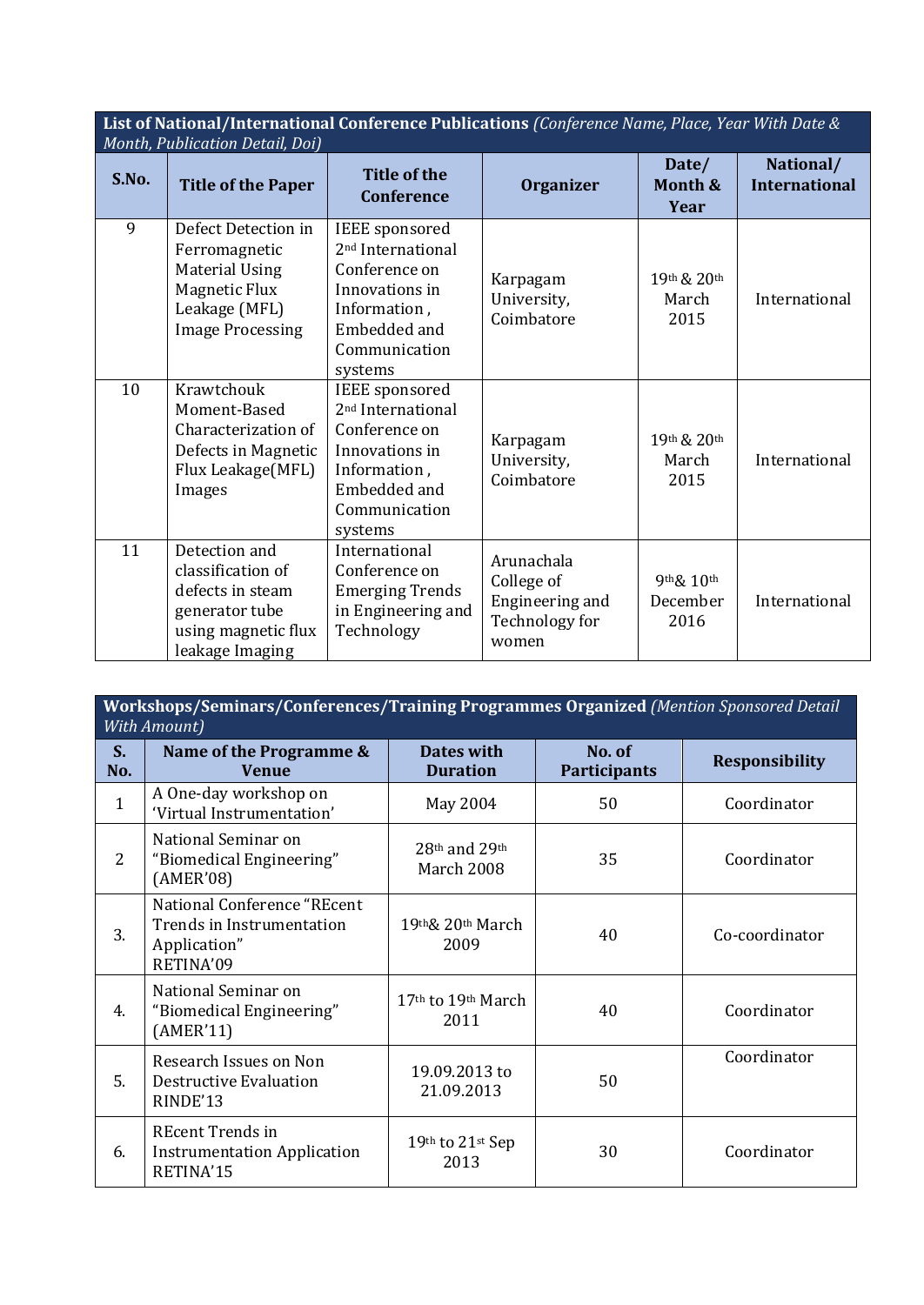## **Faculty Interaction with Outside World**

**Workshops/Seminars/Conferences/Training Programs Attended/ Industrial Know How/ Bos, Academic Council Member/ Resource, Chair Person/ Juries** 

| S. No          | <b>Name of the Programme</b>                                                          | Seminars/<br>Workshops/<br>Symposium                                | <b>Venue</b>                                        | Date / Month &<br>Year                           |
|----------------|---------------------------------------------------------------------------------------|---------------------------------------------------------------------|-----------------------------------------------------|--------------------------------------------------|
| $\mathbf{1}$   | Teacher - Learner<br>Strategy                                                         | <b>ISTE Convention</b>                                              | <b>National Engineering</b><br>College, K.R.Nagar   | 26th Feb<br>2000                                 |
| $\overline{2}$ | Primer Course in<br>Biomedical Engineering"                                           | <b>AICTE Sponsored</b><br>Short term<br>Training<br>Programme       | Applied Mechanics Dept,<br><b>IIT Madras</b>        | 31st May to 5th<br>June<br>2004                  |
| 3              | Virtual Instrumentation                                                               | Workshop                                                            | <b>National Engineering</b><br>College, K.R.Nagar   | 17th July<br>2004                                |
| $\overline{4}$ | <b>Industrial Automation</b><br>Using PLC"                                            | Workshop                                                            | National Engineering<br>College, K.R.Nagar          | 13-15 October<br>2004                            |
| 5              | <b>High Voltage Testing</b><br>Techniques - HVTT'06                                   | Workshop                                                            | <b>National Engineering</b><br>College, K.R.Nagar   | 26th May<br>2006                                 |
| 6              | Alternative Medicine and<br>Biomedical<br>Engineering                                 | Conference                                                          | IIT madras, Chennai                                 | 12th& 13th June<br>2006                          |
| 7              | Ignite the minds of Bio-<br>signal Engineers towards<br>research".                    | Workshop                                                            | <b>National Engineering</b><br>College, K.R.Nagar   | 2 <sup>nd</sup> October<br>2007                  |
| 8              | Embedded system design<br>with 8051, PIC, ARM                                         | Workshop                                                            | <b>National Engineering</b><br>College, K.R.Nagar   | 15th Dec.<br>2007                                |
| 9              | <b>Embedded System Design</b><br>and its Application<br>(ESARP '08)                   | Seminar                                                             | <b>National Engineering</b><br>College, K.R.Nagar   | 19th& 20th<br>September<br>2008                  |
| 10             | <b>Advancements in Medical</b><br>Engineering<br><b>Towards Research</b>              | <b>ICMR</b> sponsored<br><b>National Seminar</b>                    | <b>National Engineering</b><br>College, K.R.Nagar   | 28th& 29th March<br>2008                         |
| 11             | Recent Trends in<br>Instrumentation<br>Applications                                   | Conference                                                          | <b>National Engineering</b><br>College, K.R.Nagar   | 19th & 20th<br>March<br>2009                     |
| 12             | DCS & PLC Overview                                                                    | <b>Training By</b><br>M/s YOKOGAWA                                  | <b>National Engineering</b><br>College, K.R.Nagar   | 05th to 09th<br>October<br>2009                  |
| 13             | Neural Network and<br><b>Fuzzy Logic Controller</b>                                   | Workshop                                                            | National College of<br>Engineering,<br>Maruthakulam | October<br>2009                                  |
| 14             | <b>Graphical System Design</b><br>using Lab VIEW for<br><b>Research and Engineers</b> | Workshop<br>(National<br>Instruments<br>associate with<br>Techlabs) | <b>National Engineering</b><br>College, K.R.Nagar   | 11 <sup>th</sup> to 13 <sup>th</sup> Nov<br>2009 |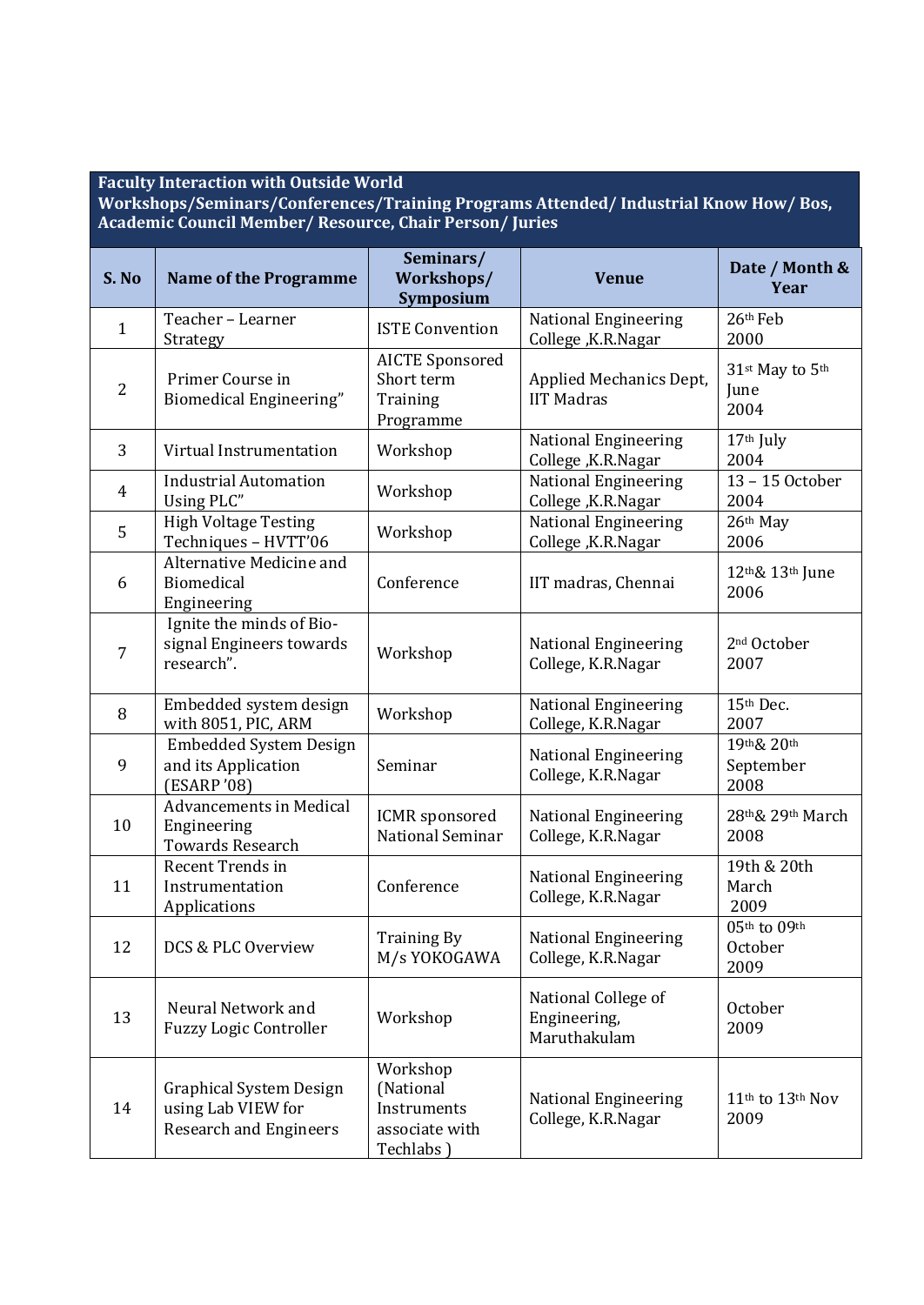## **Faculty Interaction with Outside World**

**Workshops/Seminars/Conferences/Training Programs Attended/ Industrial Know How/ Bos, Academic Council Member/ Resource, Chair Person/ Juries** 

| S. No | <b>Name of the Programme</b>                                                                                                        | Seminars/<br>Workshops/<br>Symposium                                                                          | <b>Venue</b>                                               | Date / Month &<br>Year                           |
|-------|-------------------------------------------------------------------------------------------------------------------------------------|---------------------------------------------------------------------------------------------------------------|------------------------------------------------------------|--------------------------------------------------|
| 15    | Research Issues on Bio-<br><b>Medical Signal</b><br>Processing and<br><b>Instrumentation (RIBSI</b><br>'10)                         | <b>DRDO</b> Sponsored<br>Seminar                                                                              | <b>National Engineering</b><br>College, K.R.Nagar          | $24^{th} - 26^{th}$<br>February<br>2010          |
| 16    | <b>Material Characterization</b><br><b>Using NDE Technique</b>                                                                      | Seminar                                                                                                       | IGCAR, Kalpakkam                                           | 10-12 February<br>2010                           |
| 17    | Research Issues on Bio<br>medical Signal Processing<br>and Instrumentation                                                          | DRDO sponsored<br>National Seminar                                                                            | National Engineering<br>College,<br>K.R.Nagar              | 24-26 February<br>2010                           |
| 18    | Electromagnetic Non-<br><b>Destructive Evaluation</b><br>"ENDE-2011"                                                                | 6th International<br>conference                                                                               | IIT Madras, Chennai                                        | 10th-2th March<br>2011                           |
| 19    | <b>Advancements in Medical</b><br>Engineering<br><b>Towards Research</b>                                                            | CSIR sponsored<br>National Seminar                                                                            | <b>National Engineering</b><br>College,<br>K.R.Nagar       | 17-19th March<br>2011                            |
| 20    | <b>Advancements in Medical</b><br>Engineering<br><b>Towards Research</b>                                                            | DRDO sponsored<br>National Seminar                                                                            | <b>National Engineering</b><br>College,<br>K.R.Nagar       | 5 <sup>th</sup> & 6 <sup>th</sup> August<br>2011 |
| 21    | Novel and Innovative<br>Measurements in Non-<br><b>Destructive Evaluation</b><br>(NIM-NDE-2012)                                     | <b>Theme Meeting</b>                                                                                          | IGCAR, Kalpakkam                                           | 23-24 February<br>2012                           |
| 22    | Research Issues on Non<br><b>Destructive Evaluation</b><br>(RINDE'13)                                                               | <b>BRNS</b> Sponsored<br>Seminar                                                                              | <b>National Engineering</b><br>College,<br>K.R.Nagar       | $19^{th} - 21^{st}$<br>September<br>2013         |
| 23    | Quality Initiatives in<br>Technical & Higher<br><b>Educational Institutions</b><br>(in Compliance with NBA<br>& NAAC Accreditation) | Workshop                                                                                                      | <b>Engineering Staff</b><br>College of India,<br>Hyderabad | 11th-13th Feb.<br>2014                           |
| 24    | Training of Evaluators /<br>Resource Persons on<br><b>Outcome Based</b><br>Accreditation                                            | Workshop                                                                                                      | <b>National Engineering</b><br>College,<br>K.R.Nagar       | 07th June 2014 &<br>14th to 16th June<br>2014    |
| 25    | <b>Empowering Indian</b><br><b>Engineering Education for</b><br><b>Global Expectations</b>                                          | <b>DST</b> Sponsored<br>17th ISTE TN & P<br><b>Section Annual</b><br>Convention for<br><b>Faculty members</b> | <b>National Engineering</b><br>College,<br>K.R.Nagar       | 07th& 08th<br>November 2014                      |
| 26    | National Programme on<br><b>Technology Enhanced</b><br>Learning, IITM                                                               | <b>NPTEL Workshop</b>                                                                                         | National Engineering<br>College, Kovilpatti                | 24th April 2015                                  |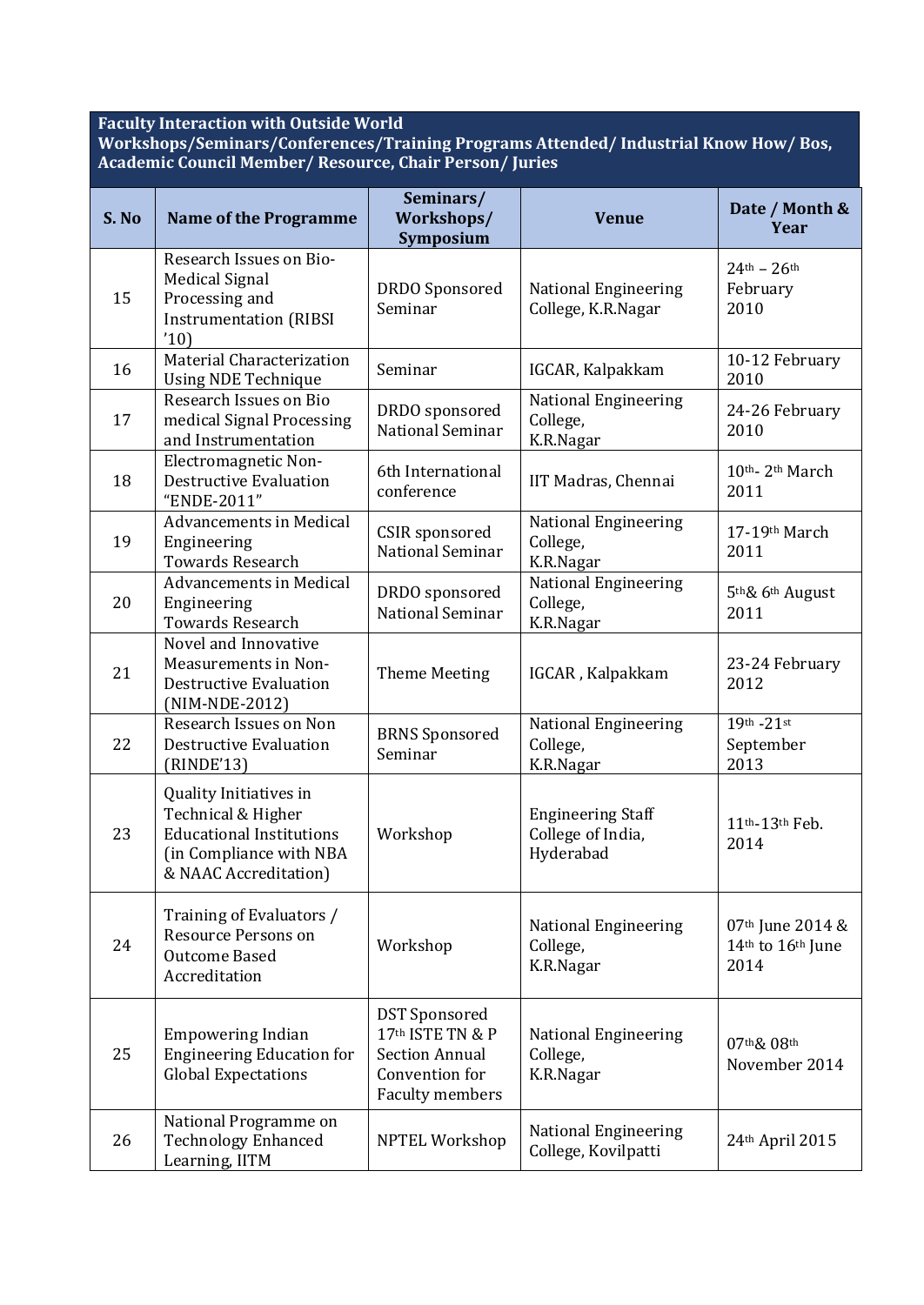## **Faculty Interaction with Outside World**

**Workshops/Seminars/Conferences/Training Programs Attended/ Industrial Know How/ Bos, Academic Council Member/ Resource, Chair Person/ Juries** 

| S. No | <b>Name of the Programme</b>                                                                                                                                                                                          | Seminars/<br>Workshops/<br>Symposium                                                      | <b>Venue</b>                                                                                                                      | Date / Month &<br>Year                                                                                      |
|-------|-----------------------------------------------------------------------------------------------------------------------------------------------------------------------------------------------------------------------|-------------------------------------------------------------------------------------------|-----------------------------------------------------------------------------------------------------------------------------------|-------------------------------------------------------------------------------------------------------------|
| 27    | Technical communication                                                                                                                                                                                               | Two-week ISTE<br>STTP-National<br>Mission on<br>Education<br>through ICT<br>(MHRD)        | Indian Institute of<br>Technology, Bombay at<br>Regional Office, Anna<br>University, Tirunelveli.                                 | 30 <sup>th</sup> November<br>2015 to 05th<br>December 2015<br>08th October<br>2015 to 11th<br>November 2015 |
| 28    | <b>Introduction to Research</b>                                                                                                                                                                                       | Successfully<br>completed NPTEL<br>online 10 hours<br>course with elite<br>certificate on | IITM, Funded by the<br>Ministry of HRD, Govt. of<br>India                                                                         | January-<br>February 2016.                                                                                  |
| 29    | 3rd World Summit on<br>Accreditation                                                                                                                                                                                  | International<br>Conference                                                               | NBA, New Delhi<br>Venue: The Leela<br>Ambience, Gurgaon                                                                           | 19th & 20th March<br>2016                                                                                   |
| 30    | <b>Technology Enabled</b><br><b>Teaching Learning Process</b>                                                                                                                                                         | Quality<br>Improvement<br>Programme                                                       | <b>National Engineering</b><br>College. Conducted by<br>National Institute of<br><b>Technical Teachers</b><br>Training & Research | 27th to 29th May<br>2017                                                                                    |
| 31.   | Research perspectives and<br>Challenges in<br>Instrumentation aspects of<br><b>IoT</b>                                                                                                                                | AICTE sponsored,<br>National Seminar                                                      | <b>National Engineering</b><br>College.                                                                                           | 25th to 27th<br>October 2017                                                                                |
| 32.   | <b>MEMS</b> based sensors<br>fabrication and<br>characterization                                                                                                                                                      | QIP short term<br>course                                                                  | Indian Institute of<br>Science, Bangalore                                                                                         | 12th Feb to 16th<br>Feb, 2018                                                                               |
| 33.   | M/s.Nagman Instruments<br>Calibration,<br>M/s. Basell Automation<br>System Pvt. Ltd., Appasamy<br>Associates, M/s.TREND<br>Instrumentation and<br>Automation Pvt.Ltd. and<br>M/s. R&D Instrument<br>Services, Chennai | Industry know<br>how-Industrial<br>visit                                                  | Chennai                                                                                                                           | 18.08.2017&<br>19.08.2017                                                                                   |